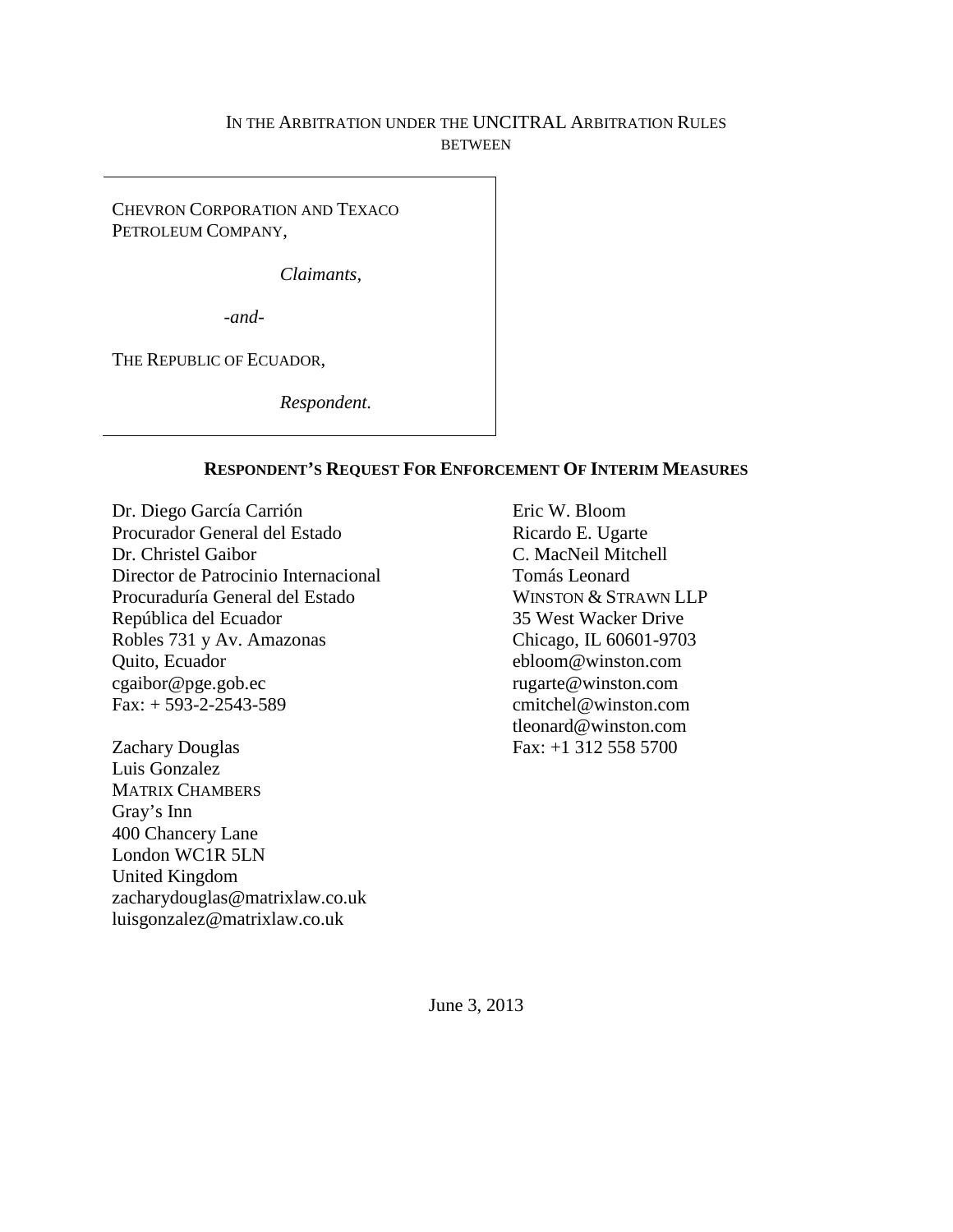# **Table of Contents**

| I.   |                                                               |                                                                               |  |
|------|---------------------------------------------------------------|-------------------------------------------------------------------------------|--|
| II.  |                                                               |                                                                               |  |
|      | A.                                                            | Chevron Is Attempting To Deprive Ecuador Of ATPA & ATPDEA Benefits3           |  |
|      | <b>B.</b>                                                     |                                                                               |  |
|      | C.                                                            | Chevron's Campaign Substantially Relies Upon This Tribunal's Interim Awards 6 |  |
| III. | CHEVRON HAS BREACHED THE TRIBUNAL'S DIRECTIVE TO MAINTAIN THE |                                                                               |  |
|      | A.                                                            | The Tribunal's First Order And Award On Interim Measures Enjoined A Change In |  |
|      | <b>B.</b>                                                     |                                                                               |  |
|      | C.                                                            | Claimants Have Impaired The Ability Of The Tribunal To Fairly Address The     |  |
|      | D.                                                            | Claimants' Violations Of The Tribunal's Interim Award Leaves The Republic     |  |
| IV.  |                                                               |                                                                               |  |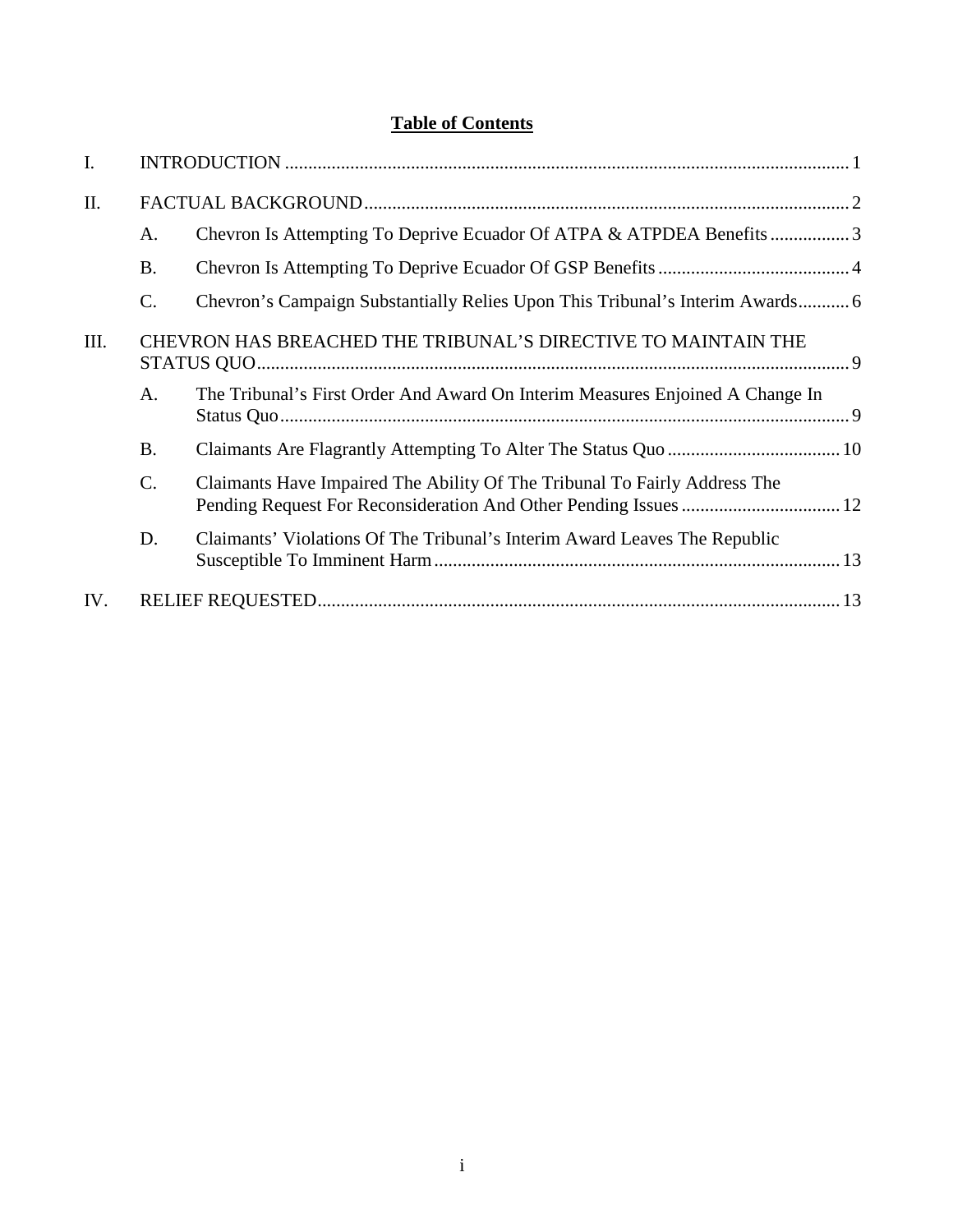### **I. INTRODUCTION**

1. Chevron is relying upon the provisional findings contained in this Tribunal's Fourth Interim Award in its effort to persuade the U.S. Government to terminate trade preference programs for Ecuador that account for billions of dollars each year in trade revenues for Ecuador's economy and that generate employment for its citizens. As this Tribunal knows, the Fourth Interim Award is currently the subject of a request for reconsideration. Chevron's lobbying campaign, and in particular its reliance on this Tribunal's Interim Award, is a clear attempt to widen the dispute between the Parties and thus to eviscerate the status quo in breach of the Tribunal's First Order on Interim Measures and the First Interim Award.

2. The Tribunal has time and again underscored that it has not decided, in any part, the merits of the Parties' dispute. By definition, interim findings are subject to change and indeed will be superseded when the Tribunal issues a final award, or even sooner if the Respondent prevails in its request for reconsideration of the Fourth Interim Award. Chevron is exploiting the Tribunal's conversion of its orders on interim measures into awards pursuant to Article 26.2 of the UNCITRAL Rules to lobby the U.S. Government not to renew the trade preference programs on the basis that Ecuador has "fail[ed] to act in good faith in recognizing as binding or in enforcing arbitral awards in favor of U.S. citizens [or corporations] . . . ."

3. When the Tribunal does issue its final award on this matter, even with Claimants' present undertaking, it will probably be far too late, and the undertaking insufficient, to make Ecuador whole for the billions of dollars in annual trade benefits it stands to lose as a result of Claimants' lobbying campaign. Congress will likely decide the fate of its trade programs with Ecuador by **July 31, 2013**. Whatever rights Chevron has to petition the U.S. Government may be exercised once this Tribunal has issued a final award in this matter. Chevron chose to bring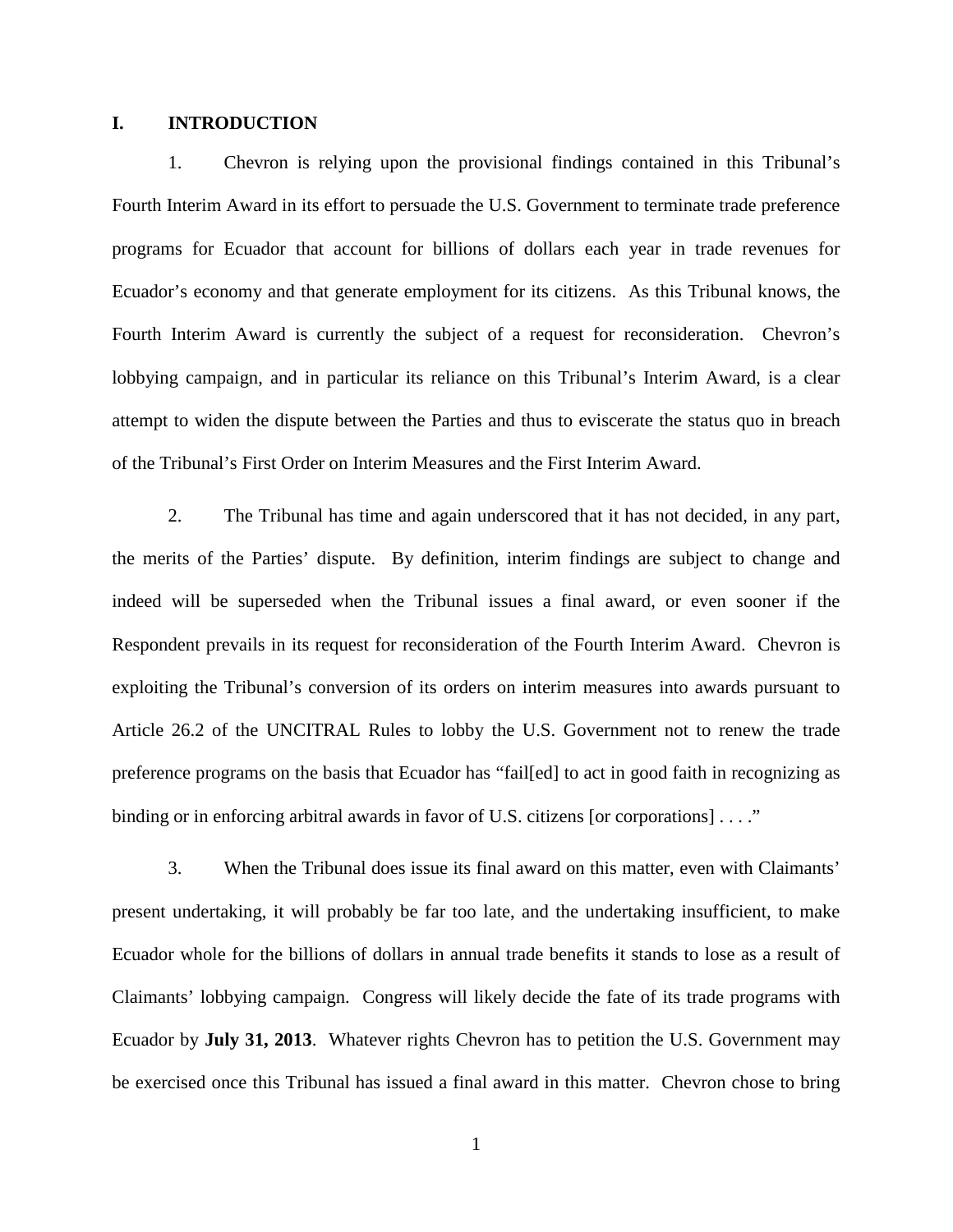its claims before this Tribunal and should not be permitted to use its provisional findings to inflict irreparable harm in the bilateral trade relations between two democratic nations.

4. Chevron cannot have it both ways: on the one hand seeking compensatory relief from this Tribunal, via the show cause procedure, for any supposed harm caused to Chevron by the Respondent's alleged breaches of the First and Second Interim Awards, while simultaneously asking the U.S. Trade Representative ("USTR") to punish the Republic for these same alleged breaches by depriving the Republic of billions in trade revenues. Given the delay that Chevron has introduced into the show cause procedure through its insistence that information relating to its alleged losses must remain confidential, it is clear that Chevron's priority is, and has always been, to use the Fourth Interim Award for a collateral purpose: to widen this dispute significantly by undermining the trade regime between the U.S. and Ecuador.

#### **II. FACTUAL BACKGROUND**

5. While the Republic has previously requested that the Tribunal prevent Chevron from attempting to have the U.S. Governmental entities deprive the Republic of its trade benefits under the U.S. Andean Trade Preference Act ("ATPA") and the Andean Trade Promotion and Drug Eradication Act ("ATPDEA"), Claimants' lobbying efforts have escalated dramatically in the interim. Chevron has now expanded its lobbying campaign in two significant respects. First, as mentioned above, Chevron is now using this Tribunal's interim awards as the cornerstone of its anti-Ecuador lobbying campaign.<sup>1</sup> Second, Chevron's lobbying campaign targets not only the benefits that the Republic receives under the ATPA/ATPDEA, but also Ecuador's only other U.S. trade program, the Generalized System of Preferences ("GSP"), which significantly increases the magnitude of benefits at issue.

<sup>&</sup>lt;sup>1</sup> *See* R-848, Chevron Letter to USTR, 11 Feb. 2013; R-860, Chevron Letter to USTR, 6 May 2013.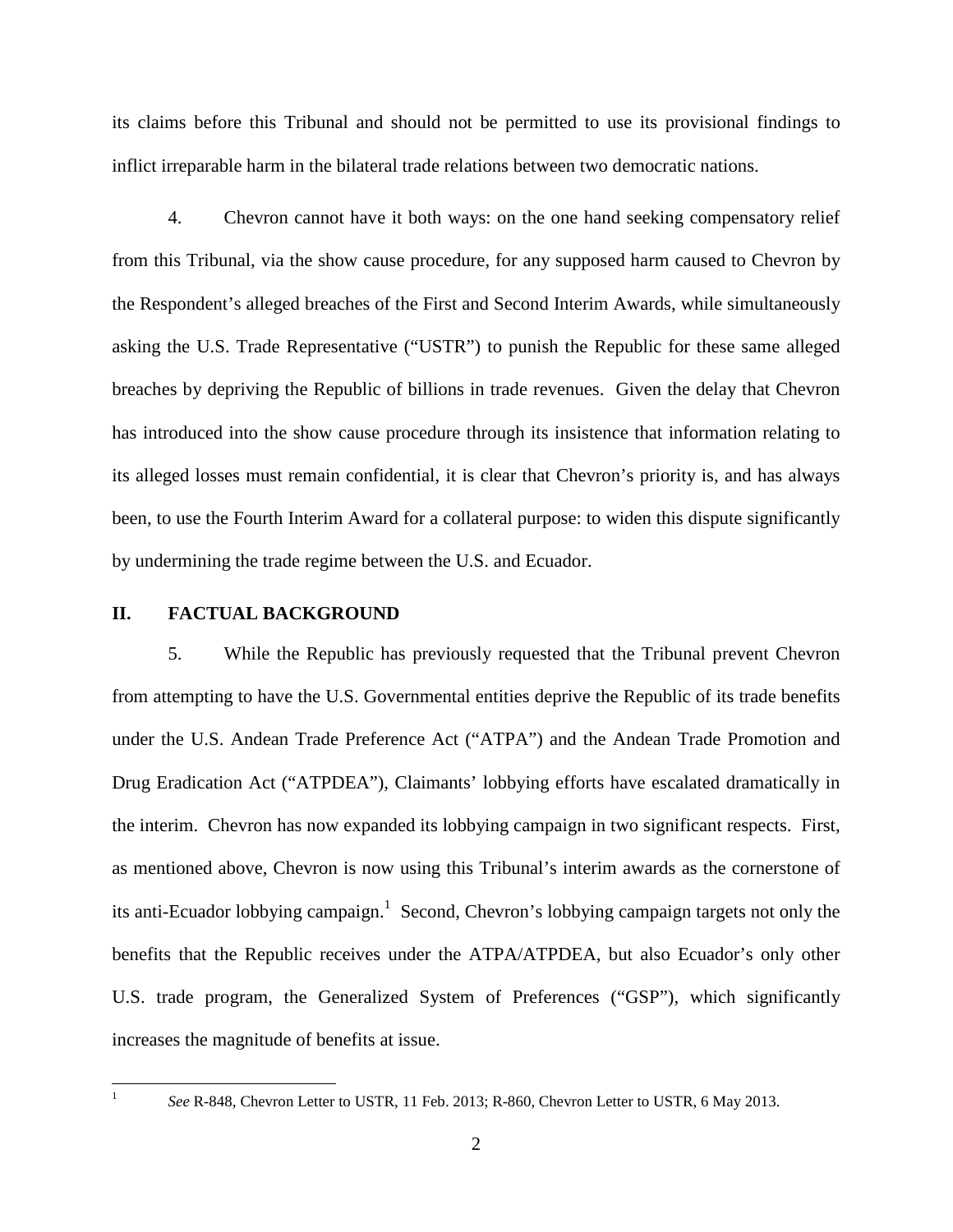#### **A. Chevron Is Attempting To Deprive Ecuador Of ATPA & ATPDEA Benefits**

6. The ATPA was enacted by the U.S. Congress and signed into law in  $1991<sup>2</sup>$  It provides duty-free treatment of exports to the U.S. from four Andean states — Bolivia, Colombia, Ecuador, and Peru — for the express purpose of promoting (1) "broad-based economic development," (2) "diversification of exports," (3) "consolidation of democracy," and (4) the "defeat [of] the scourge of drug trafficking by providing sustainable economic alternatives to drug-crop production in beneficiary countries."<sup>3</sup> Shortly after the ATPA's expiration in 2001, Congress enacted the ATPDEA, which renewed and expanded the ATPA to include specific products previously excluded. $4$  The ATPA, as renewed and extended by the ATPDEA, was slated to expire on December 31, 2006, but Congress has since extended the program six times.<sup>5</sup> The program is scheduled to expire on July 31, 2013, unless further renewed. $6$ 

7. Today, Ecuador is the only remaining Andean beneficiary country.<sup>7</sup> In the past 22 years, the Republic has received substantial trade benefits from the ATPA/ATPDEA program that have covered more than 50 percent, and as much as 75 percent, of Ecuador's exports to the

 $1d$ . at 3.

<sup>&</sup>lt;sup>2</sup> R-440, Office of USTR, Sixth Report to the Congress on the Operation of the Andean Trade Preference Act as Amended (30 Jun. 2012) at 3.

Id. at 1. The Report concludes that "the ATPA/ATPDEA continued to make progress achieving these goals." *Id.* 

<sup>5</sup> *Id*.

<sup>6</sup> RLA-439, 19 U.S.C. §3206(a)(2); *see also* R-440, Office of USTR, Sixth Report to the Congress on the Operation of the Andean Trade Preference Act as Amended (30 Jun. 2012) at 3.

<sup>7</sup> R-440, Office of USTR, Sixth Report to the Congress on the Operation of the Andean Trade Preference Act as Amended (30 June 2012) at 1. Trade benefits under the ATPA/ATPDEA were terminated for Peru and Colombia as they entered respective free trade agreements with the United States. *See* R-863, U.S. International Trade Commission Report on ATPA (Sept. 2012) at n. 4 ("The U.S.-Peru Trade Promotion Agreement (TPA) entered into force on February 1, 2009. Peru retained its ATPA eligibility after the TPA entered into force until December 31, 2010. The U.S.-Colombia TPA entered into force on May 15, 2012. Colombia lost ATPA beneficiary status at that time.").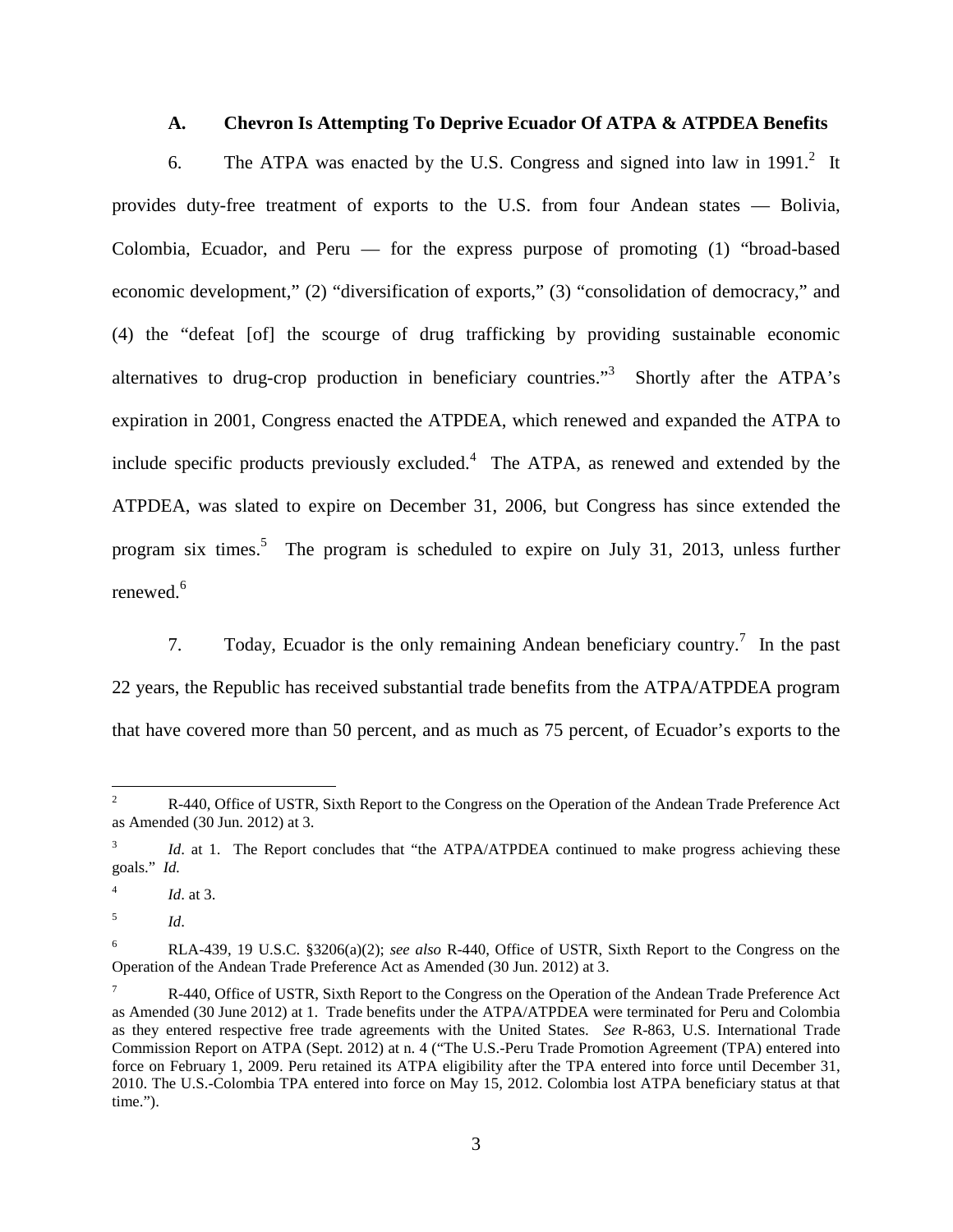U.S.<sup>8</sup> These exports amounted to \$2.8 billion in 2009, \$4.2 billion in 2010, and \$1.7 billion in  $2011$ . The ATPA/ATPDEA program is credited for giving some of the poorest Ecuadorians a viable means of employment.<sup>10</sup> The program also supports jobs in the U.S. (in transportation and distribution, for example) and enhances the businesses of U.S. vendors.<sup>11</sup> The ATPA/ATPDEA has also fulfilled one of its critical goals, which is to curb the narcotics trade by encouraging farmers to avoid the drug trade and instead grow goods covered by the program.<sup>12</sup>

#### **B. Chevron Is Attempting To Deprive Ecuador Of GSP Benefits**

8. In addition to receiving ATPA/ATPDEA benefits, the Republic is also a beneficiary of the GSP program. The GSP was enacted by Congress in 1974 to stimulate the exports of developing countries to assist with expanding their economies. The GSP provides for the duty-free treatment of certain identified products imported to the U.S. by any of the

 <sup>8</sup> R-418, Office of USTR, Fifth Report to the Congress on the Operation of the Andean Trade Preference Act as Amended (30 June 2010) at 9, 31; R-440, Office of USTR, Sixth Report to the Congress on the Operation of the Andean Trade Preference Act as Amended (30 June 2012) at 8. Trade under the ATPA/ATPDEA program as a percentage of all Ecuadorian imports to the U.S. was 18 percent in 2011 as the program had lapsed for more than eight months (between February 12, 2011 and October 21, 2011) before it was renewed. *Id.* at 24.

R-440, Office of USTR, Sixth Report to the Congress on the Operation of the Andean Trade Preference Act as Amended (30 June 2012) at 8.

*Id.* at 3. ("The ATPA was enacted in December 1991 to help four Andean countries (Bolivia, Colombia, Ecuador, and Peru) in their fight against drug production and trafficking by expanding their economic alternatives."). *See also* R-864, Ecuadorian Embassy Letter to USTR, 8 May 2013 at 5 ("At least 31,869 employees are estimated to lose their jobs within the first five years of ATPDEA non-renewal alone."); *id*. at 2 ("ATPDEA supports thousands of jobs for farmers, transportation and distribution employees, and vendors."); *id.* at 4 ("The success of ATPDEA in providing sustainable economic alternatives to the drug trade cannot be understated. As the Department of State has noted, 'the government has maintained Ecuador virtually free of coca production.'").

<sup>&</sup>lt;sup>11</sup> R-864, Ecuadorian Embassy Letter to USTR, 8 May 2013 at 2 ("ATPDEA supports thousands of jobs for farmers, transportation and distribution employees, and vendors and customers both in the United States and Ecuador."). *See e.g.* R-865, Gateway Americas Air Cargo Letter to USTR, 1 May 2013 ("The entire logistics chain that supports the importation of fresh flowers from Ecuador to the US would be negatively affected including US airports, cargo agents, ground handling companies, air cargo and ground transportation companies, small and large retail businesses in the Chicagoland and Midwest regions.").

<sup>&</sup>lt;sup>12</sup> R-864, Ecuadorian Embassy Letter to USTR, 8 May 2013 at 3.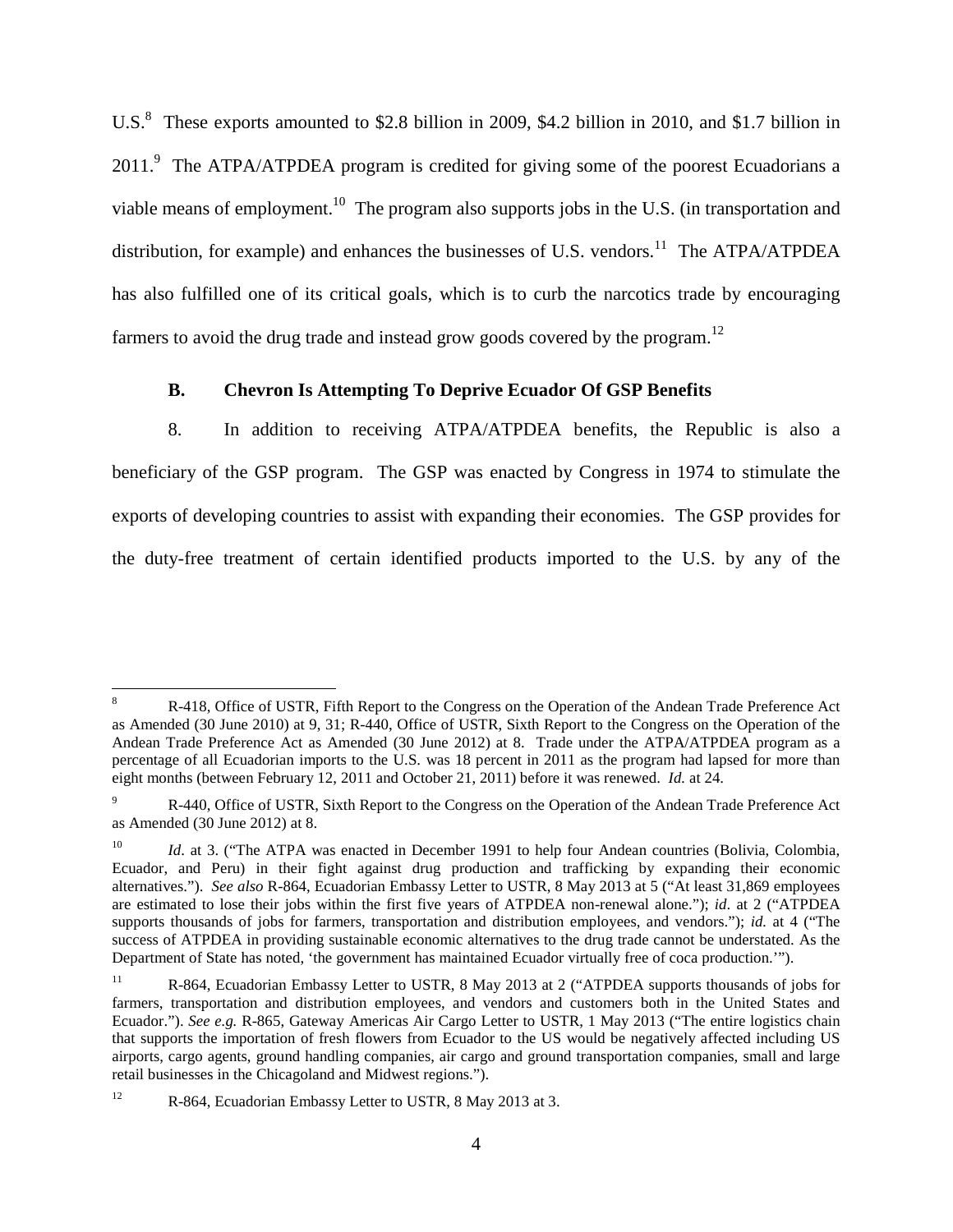beneficiary States.<sup>13</sup> Today, the program covers 127 countries and territories and over 5,000 products.14 Like the ATPA/ATPDEA, unless renewed, the GSP expires on July 31, 2013.<sup>15</sup>

9. The GSP's goals are universally applauded. As detailed in President Obama's

2013 Trade Policy Agenda:

The United States has an obligation — the Obama Administration has the intent — to partner where possible with the poorest countries to lift people out of poverty and foster opportunity for more of our fellow men and women around the world. Promoting economic development by creating trade opportunities for some of the world's least-advantaged workers today can help to reduce the appeal of corruption and violence, and increase the likelihood of societal change through peaceful, democratic means. Helping developing countries grow and expand their economies through trade also helps the United States by providing U.S. exporters greater opportunity to sell products made in America to billions of new consumers abroad; these sales in turn help to grow and support higherwage jobs at home.<sup>16</sup>

In 2011, under the GSP program the Republic exported goods to the U.S. valued at approximately \$147 million.17

10. Although it is expected that Congress will renew the GSP program generally for eligible countries, Chevron has recently petitioned the USTR to withdraw or suspend all GSP benefits to the Republic.<sup>18</sup> In addition, the Republic recently petitioned the USTR to add three goods (currently covered by the ATPA/ATPDEA) to the GSP program.<sup>19</sup> Adding these items —

 <sup>13</sup> R-866, Vivian C. Jones, *Generalized System of Preferences: Background and Renewal Debate*, Congressional Research Service (9 Jan. 2013) at Summary.

<sup>14</sup> *Id*.

<sup>15</sup> RLA-440, 19 U.S.C. §2465; *see also* R-867, U.S. Generalized System of Preferences Guidebook, Office of the USTR, Dec. 2012 at 3.

<sup>16</sup> R-868, United States Trade Representative, 2013 President's Trade Policy Agenda (28 Feb. 2013) at 18.

<sup>&</sup>lt;sup>17</sup> R-440, Office of USTR, Sixth Report to the Congress on the Operation of the Andean Trade Preference Act as Amended (30 June 2012) at 8.

<sup>&</sup>lt;sup>18</sup> R-869, Chevron Letter to USTR, 2 Oct. 2012.

<sup>&</sup>lt;sup>19</sup> *See R-870, Ambassador Nathalie Cely's Testimony Before the GSP Subcommittee (Feb. 2013).*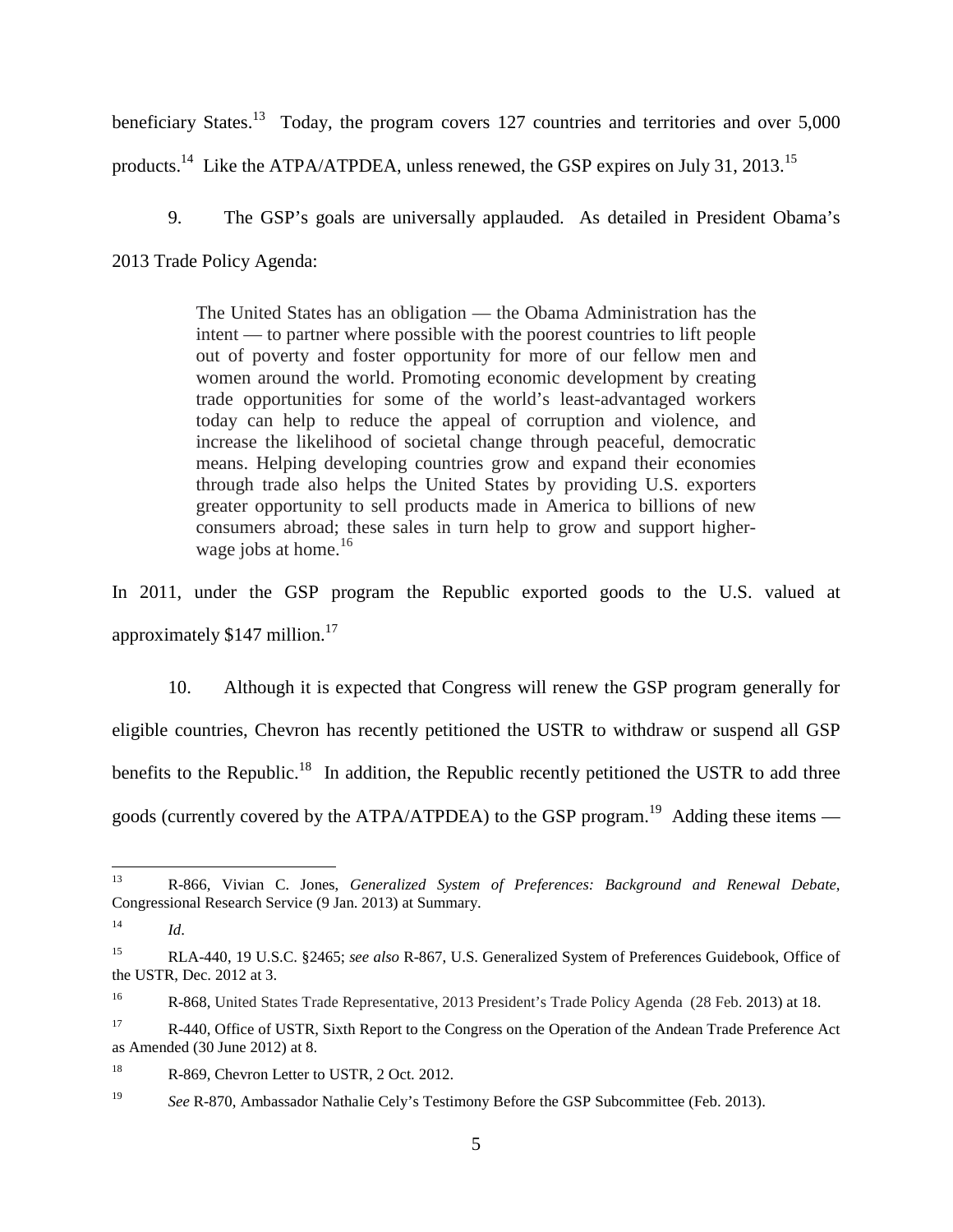fresh cut roses, frozen broccoli, and preserved artichokes — would support employment for some of the poorest populations in Ecuador and advance the other beneficial effects of the ATPA/ATPDEA program.<sup>20</sup> Chevron immediately responded to the Republic's petition by opposing the expansion of the GSP program to cover these farm products, thereby attempting (again) to deprive Ecuador's economy of revenues and to deny Ecuadorian farmers of their livelihood. And Chevron does all this in the name of the Fourth Interim Award.

### **C. Chevron's Campaign Substantially Relies Upon This Tribunal's Interim Awards**

11. Chevron has intensified its lobbying campaign to deprive the Republic of its important U.S. trade benefits, relying primarily upon this Tribunal's Interim Awards. On September 17, 2012, Chevron submitted an "urgent" petition to the USTR requesting withdrawal or suspension of Ecuador's designation as an ATPA/ATPDEA beneficiary country.<sup>21</sup> The basis for Chevron's petition was Ecuador's alleged failure to recognize and enforce the Tribunal's First and Second Interim Awards. But at the time this letter was submitted to the USTR, the Tribunal had not yet even addressed Chevron's request to this Tribunal for a finding of "breach."

12. The reason Claimants asserted a violation of the *interim* awards is because the Republic has satisfied every final adverse award against it. To date, only three awards have become final: (1) *Occidental Exploration and Production Company v. Republic of Ecuador*; (2) *Duke Energy Electoquil v. Republic of Ecuador*; and (3) *Varaderos y Talleres Duran, Vatadur v. Republic of Ecuador*. One additional award is currently outstanding – *Chevron Corp. and Texaco Petroleum Co. v. Republic of Ecuador,* UNCITRAL PCA Case No. AA277. In that case, set-aside proceedings are underway in the Netherlands, and the Republic has committed in

<sup>&</sup>lt;sup>20</sup> *Id.* at 2.

<sup>&</sup>lt;sup>21</sup> R-871, Chevron Letter to USTR, 17 Sept. 2012.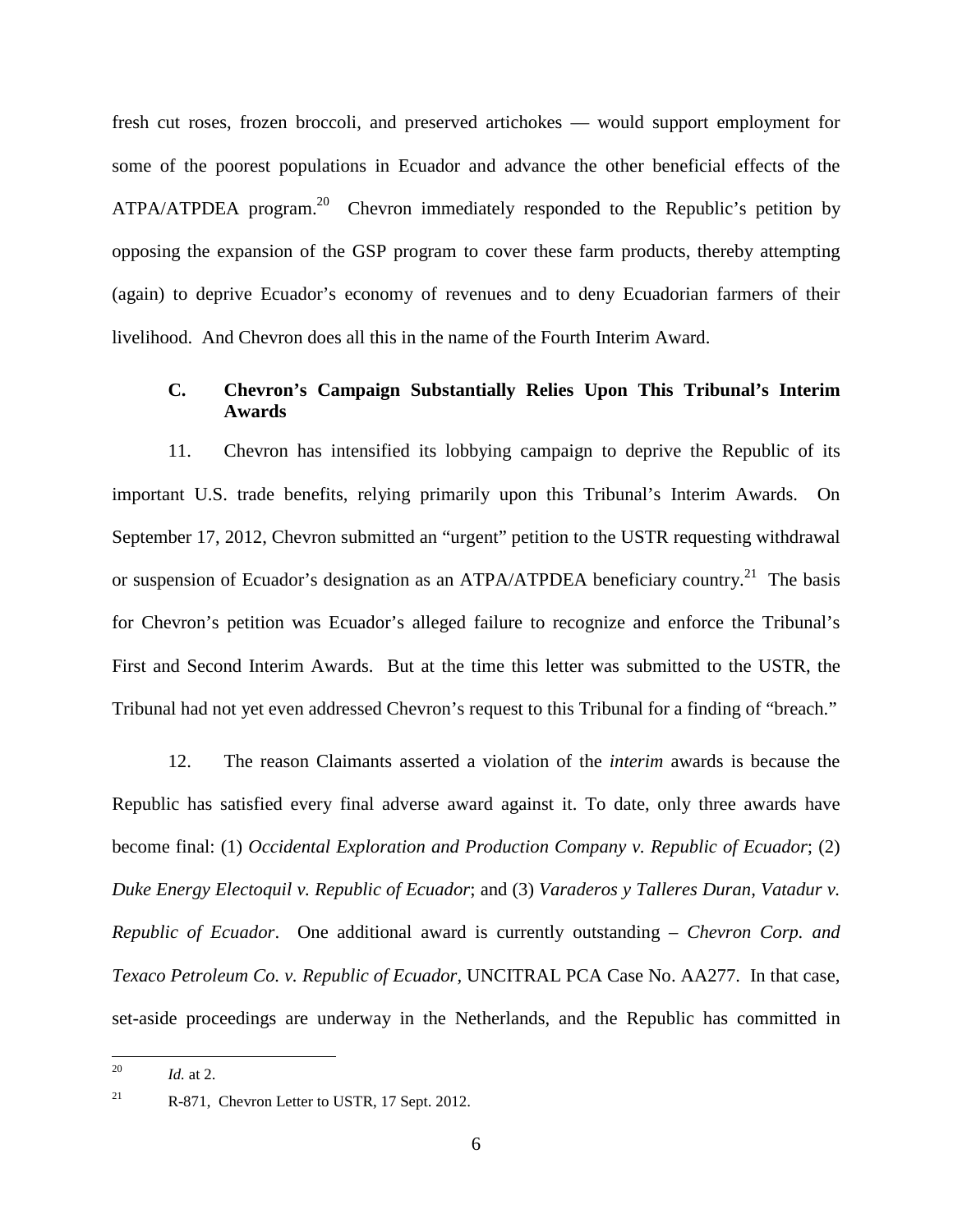writing to satisfy the award if the Dutch courts uphold the award. Claimants have nonetheless falsely represented to this Tribunal that the Republic had refused to comply with such award.

13. Less than two weeks later, on October 2, 2012, Chevron submitted another letter to the USTR demanding the withdrawal or suspension of Ecuador as a beneficiary country under the GSP program.22 It again alleged that the Republic breached the First and Second Interim Awards and sought "immediate review" of its petition.<sup>23</sup>

14. On October 11, 2012, Chevron submitted a public comment to the USTR on the National Trade Estimate Report on Foreign Trade Barriers, an annual report by the Office of the USTR that takes "inventory of the most important foreign barriers affecting U.S. exports."<sup>24</sup> In its submission, Chevron alleged that the Republic had failed to honor the First and Second Interim Awards, and "strongly urge<sup>[d]</sup> that the...[Report] clearly and unequivocally highlight Ecuador's failures to abide by its treaty obligations and honor final and binding investment dispute arbitral awards as serious investment barriers that can and do nullify investor protections promoted by decades of U.S. policy."<sup>25</sup>

15. On February 11, 2013, just two business days after the Tribunal issued its Fourth Interim Award that promised to compensate Chevron for any breaches of the First and Second Interim Awards via a show cause procedure, Chevron again wrote to the USTR to *reaffirm* its petition for the withdrawal of Ecuador's benefits under the GSP on the basis of the breaches of the First and Second Interim Awards described in the Fourth Interim Award.<sup>26</sup>

<sup>&</sup>lt;sup>22</sup> R-869, Chevron Letter to USTR, 2 Oct. 2012.

<sup>23</sup> *Id*. at 1.

<sup>&</sup>lt;sup>24</sup> R-872, 2013 National Trade Estimate Report on Foreign Trade Barriers, Office of the USTR at 1.

 $R-873$ , Chevron Letter to USTR, 11 Oct. 2012.

<sup>&</sup>lt;sup>26</sup> R-848, Chevron Letter to USTR, 11 Feb. 2013.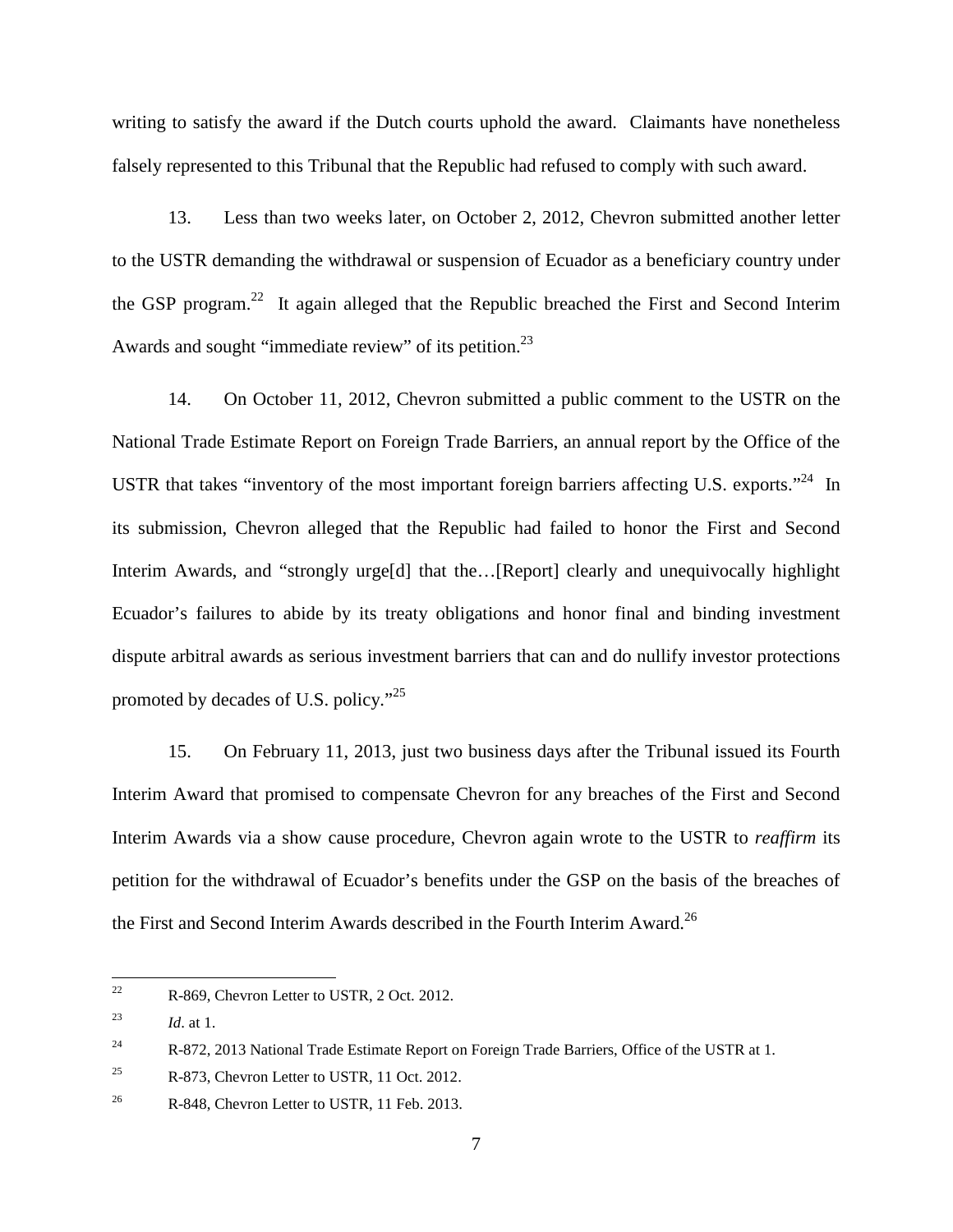16. On February 14, 2013, Chevron provided yet additional written comments to the USTR to object to the Ecuadorian Embassy's petition to add three additional export items to the GSP's list of eligible trade goods – fresh cut roses, frozen broccoli, and preserved artichokes.<sup>27</sup>

17. On February 28, 2013, Chevron enlisted its ally, the U.S. Council for International Business ("USCIB"), to testify at the GSP Subcommittee hearing on the expansion of trade benefits to fresh cut roses, frozen broccoli, and preserved artichokes. Effectively acting as a proxy for Chevron, USCIB testified *against* decreasing trade barriers for Ecuador even though USCIB has been "traditionally [a] very strong supporter[] of open trade and investment regimes and policies  $\dots$  [and] of the GSP program."<sup>28</sup>

18. On March 27, 2013, Chevron submitted post-hearing comments in relation to the GSP program, arguing that the USTR should withdraw, suspend and certainly not expand Ecuador's GSP benefits to include these new agrarian products because doing so "would circumvent congressional intent as reflected in the anticipated decision not to renew [the ATPA], of which Ecuador is the sole remaining beneficiary, when it expires on July 31, 2013."<sup>29</sup>

19. On May 6, 2013, Chevron again submitted a comment to the USTR concerning Ecuador's receipt of ATPA benefits, citing the Fourth Interim Award as a "new development<sup>[]</sup> giving even greater cause for concern . . . about Ecuador's continued receipt of unilateral U.S. trade preferences."<sup>30</sup> The USTR will consider such comments from Chevron to prepare its

 $R-874$ , Chevron Letter to USTR, 14 Feb. 2013.

<sup>&</sup>lt;sup>28</sup> R-875, GSP Hearing Transcript (28 Feb. 2013) at  $45:13-17$ .

 $R-876$ , Chevron Letter to USTR, 27 Mar. 2013 at 2.

<sup>&</sup>lt;sup>30</sup> R-860, Chevron Letter to USTR, 6 May 2013 at 2.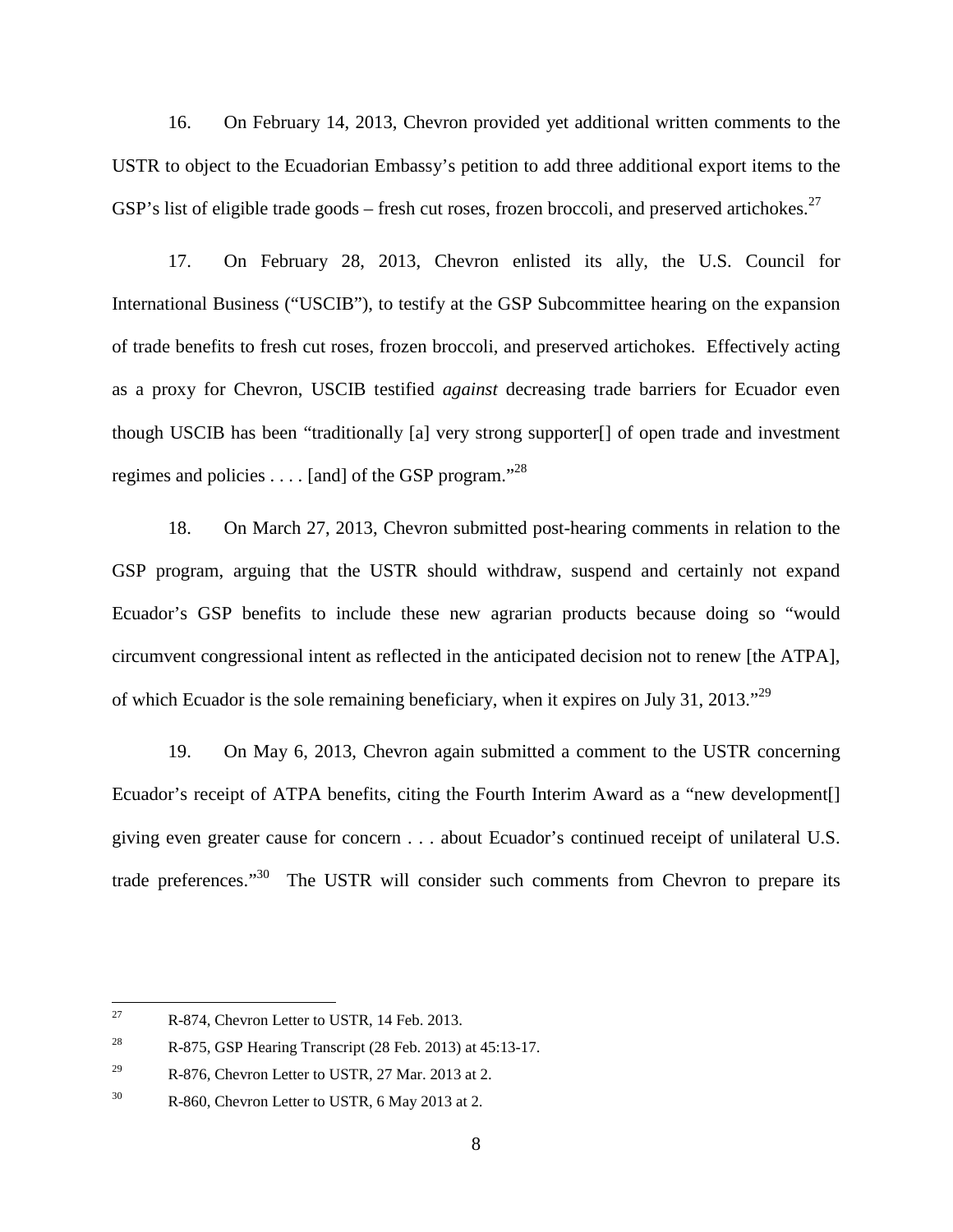annual report on the operation of the program due to Congress on **June 30, 2013**. 31 This report will be crucial to the ultimate decision of the U.S. President on whether to continue to allow Ecuador to receive benefits under U.S. trade preference programs.

20. In furtherance of these efforts to strip Ecuador of valuable trade preference benefits, Chevron has enlisted the help of its business allies, such as trade associations, including USCIB, the National Association of Manufacturers ("NAM"), and the Emergency Committee for American Trade ("ECAT"), and has hired multiple lobbying firms.<sup>32</sup>

21. In 2012 alone, Chevron spent US\$ 9.91 million on in-house and external lobbyists. $33$ Among the activities listed on these government-mandated lobbying reports are "[i]ssues relating to the Andean Trade Preferences Act" and "Ecuador rule of law and trade issues."<sup>34</sup>

 <sup>31</sup> RLA-441, 19 U.S.C. §3202(f) (mandating that USTR reports are due annually on June 30). *See* R-877, Federal Register, Vol. 78, No. 67 (8 Apr. 2013) ("Section 203(f) of the ATPA (19 U.S.C. 3202(f)) requires the USTR, not later than June 30, 2013, to submit to Congress a report on the operation of the ATPA."); *id.* ("This information will be used in the preparation of a report to the Congress on the operation of the program.").

<sup>32</sup> *See* R-878, NAM and ECAT Amici Curiae Brief in Support of Chevron, *Republic of Ecuador, et. al v. Chevron*, 2d Circuit, Case No. 10-1020-cv(L) at 6; *see also* R-879, USCIB Membership List, available at [http://www.uscib.org/index.asp?documentID=1846.](http://www.uscib.org/index.asp?documentID=1846) *See e.g.*, R-417, Q1 2012 Lobbying Report by Akin Gump Strauss Hauer & Feld on behalf of Chevron Corp. to the Clerk of the U.S. House of Representatives and Secretary of the U.S. Senate.

<sup>33</sup> *See* R-416, Q1 2012 Lobbying Report by Chevron Corp. to the Clerk of the U.S. House of Representatives and Secretary of the U.S. Senate; R-625, Q2 2012 Lobbying Report by Chevron Corp. to the Clerk of the U.S. House of Representatives and Secretary of the U.S. Senate; R-627, Q3 2012 Lobbying Report by Chevron Corp. to the Clerk of the U.S. House of Representatives and Secretary of the U.S. Senate; R-880, Q4 2012 Lobbying Report by Chevron Corp. to the Clerk of the U.S. House of Representatives and Secretary of the U.S. Senate; R-417, Q1 2012 Lobbying Report by Akin Gump Strauss Hauer & Feld on behalf of Chevron Corp. to the Clerk of the U.S. House of Representatives and Secretary of the U.S. Senate; R-626, Q2 2012 Lobbying Report by Akin Gump Strauss Hauer & Feld on behalf of Chevron Corp. to the Clerk of the U.S. House of Representatives and Secretary of the U.S. Senate; R-628, Q3 2012 Lobbying Report by Akin Gump Strauss Hauer & Feld on behalf of Chevron Corp. to the Clerk of the U.S. House of Representatives and Secretary of the U.S. Senate; R-881, Q4 2012 Lobbying Report by Akin Gump Strauss Hauer & Feld on behalf of Chevron Corp. to the Clerk of the U.S. House of Representatives and Secretary of the U.S. Senate.

<sup>&</sup>lt;sup>34</sup> R-416, Q1 2012 Lobbying Report by Chevron Corp. to the Clerk of the U.S. House of Representatives and Secretary of the U.S. Senate at 7; R-417, O1 2012 Lobbying Report by Akin Gump Strauss Hauer & Feld on behalf of Chevron Corp. to the Clerk of the U.S. House of Representatives and Secretary of the U.S. Senate at 4.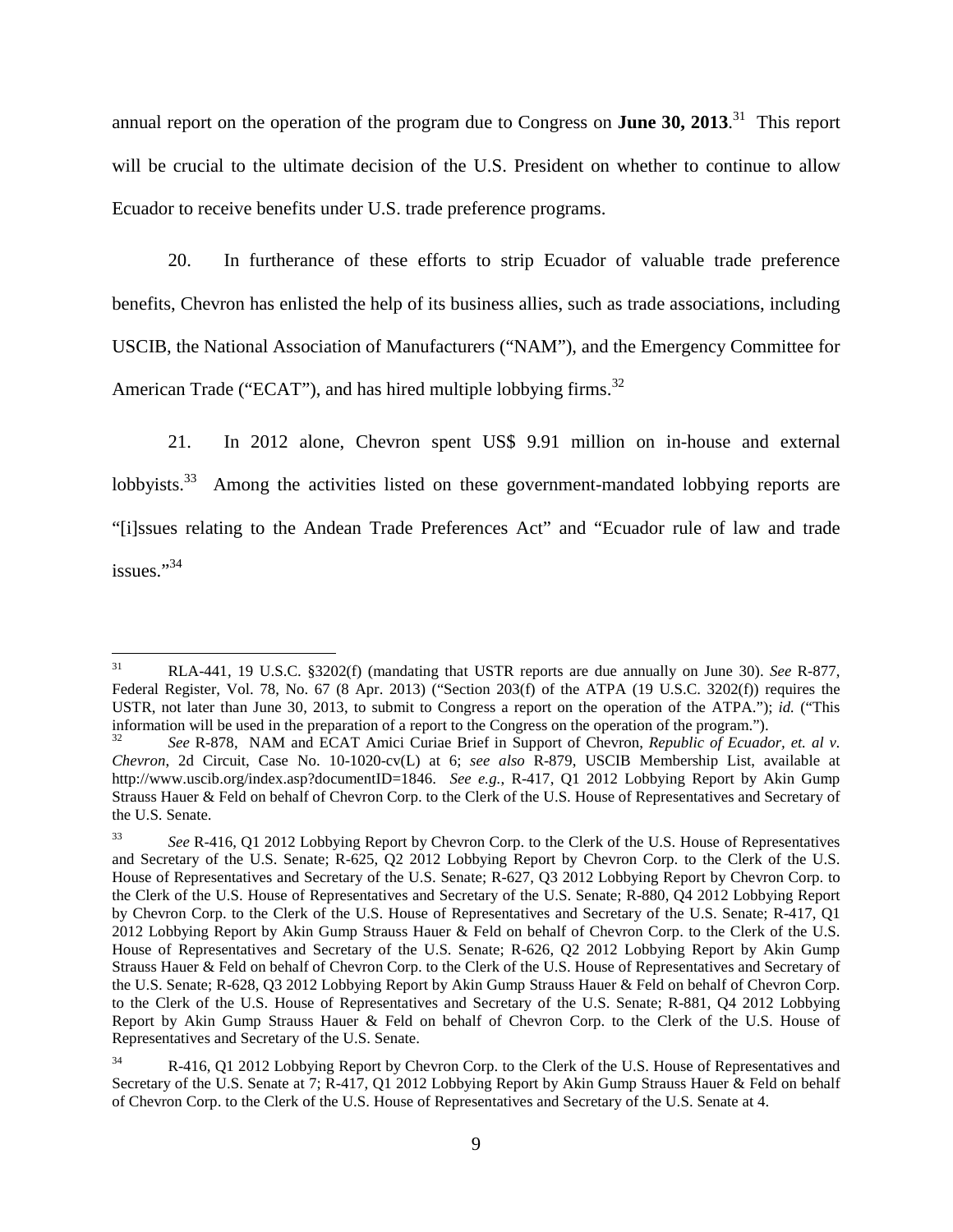### **III. CHEVRON HAS BREACHED THE TRIBUNAL'S DIRECTIVE TO MAINTAIN THE STATUS QUO**

### **A. The Tribunal's First Order And Award On Interim Measures Enjoined A Change In Status Quo**

22. The Tribunal issued its First Order on Interim Measures three years ago in May 2010 requiring the Parties to, *inter alia*: (1) "maintain, as far as possible the *status quo* . . ."; and (2) "refrain from any conduct likely to impair or otherwise adversely affect, directly or indirectly, the ability of the Tribunal to address fairly any issue raised by the Parties before this Tribunal."35 The Tribunal reaffirmed the same instruction to the Parties in its Second Order on Interim Measures<sup>36</sup> and its Further Orders on Interim Measures.<sup>37</sup> The Tribunal's First Interim Award confirmed and re-issued the Order on Interim Measures dated 9 February 2011, which in turn incorporated by reference Paragraph C (1) to (3) of its order of 28 January 2011, which contains a status quo order.<sup>38</sup> Thus the Tribunal's First Interim Award and the Tribunal's various interim measures orders require Claimants — and not just Respondent — to maintain the status quo.

23. The Republic emphasizes that the present request for relief and its reliance on the Tribunal's interim awards and orders does not constitute an acceptance of the Tribunal's jurisdiction. The Republic maintains its objection to the Tribunal's jurisdiction and reserves all rights in this respect.

<sup>&</sup>lt;sup>35</sup> Order on Interim Measures (14 May 2010) at  $\P$ [1(i), 1(ii).

<sup>&</sup>lt;sup>36</sup> Second Order on Interim Measures (6 Dec. 2010) at  $\P$  1(i), 1(ii).

 $37$  Procedural Order and Further Order on Interim Measures (28 Jan. 2011) at  $\P\P$  (C)1(i), (C)1(ii); Order on Interim Measures (9 Feb. 2011) at  $\P$  (G).

<sup>38</sup> First Interim Award on Interim Measures (25 Jan. 2012) at 16, Operative Paragraph 1. To the extent the Tribunal in Paragraph 1 of the First Interim Award only intended to confirm and re-issue Paragraph (E) of Interim Measures Order dated 9 February 2011, then the Republic alleges that the Chevron has breached the Tribunal's Interim Measures Orders, as opposed to the First Interim Award.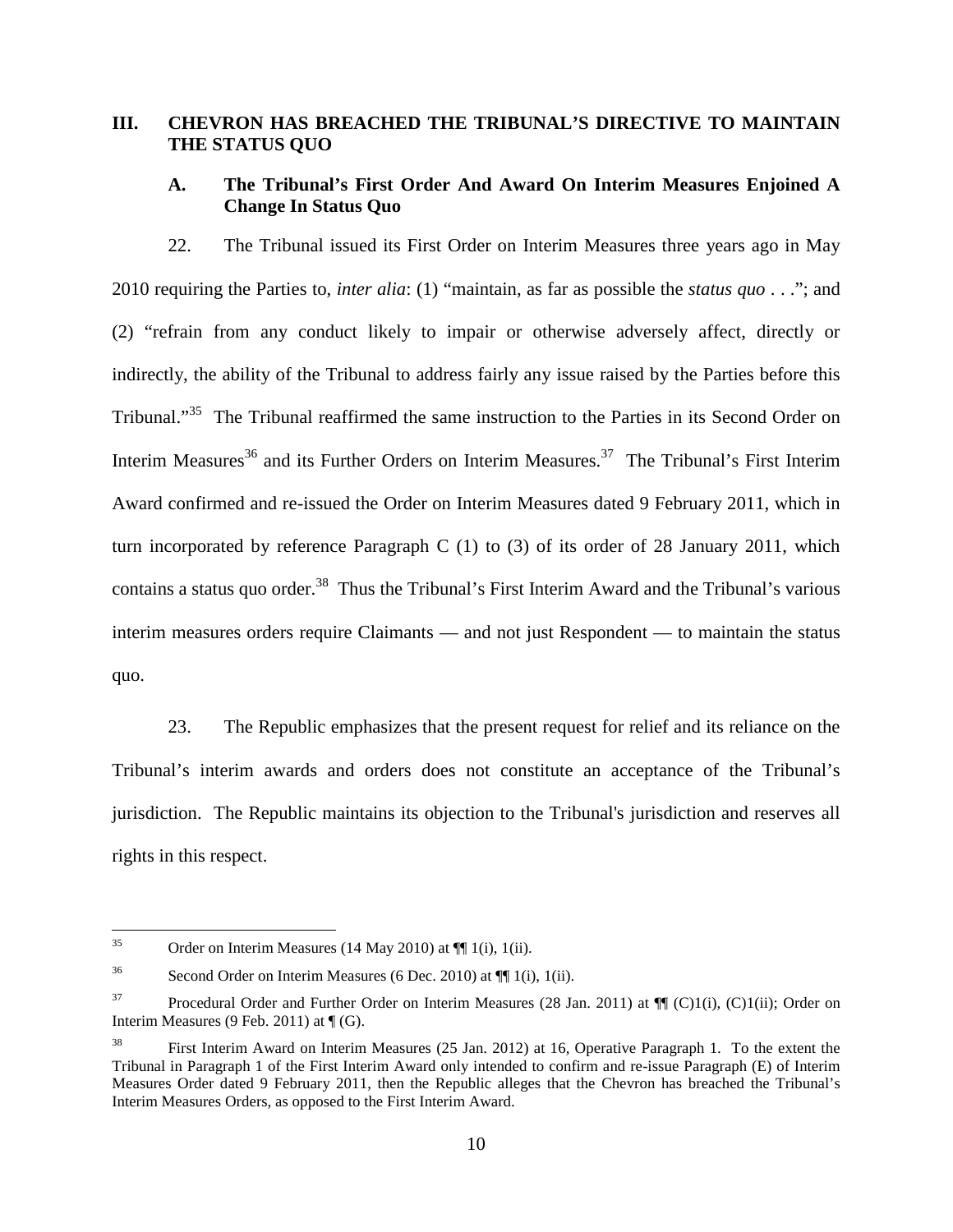#### **B. Claimants Are Flagrantly Attempting To Alter The Status Quo**

24. Chevron's attempts to eliminate Ecuador's trade benefits violate this Tribunal's orders to maintain the status quo. Additionally, Chevron's lobbying campaign intends to club the Republic into submission and compromises its rights in this case by threatening to destroy its access to longstanding U.S. trade benefits providing jobs for Ecuadorian citizens and helping curtail the drug trade.

25. In particular, Claimants are targeting not just one trade preference program, but *all* programs in which Ecuador is participating — the ATPA/ATPDEA and GSP. Furthermore, Claimants are now misusing the Fourth Interim Award as a powerful but unfair collateral weapon to realize an unrelated objective — capitulation in this arbitration. Prior to the Fourth Interim Award, Chevron had alleged that the Republic did not satisfy its eligibility requirements because it had (1) attempted to nullify its settlement and release agreements with Chevron and (2) purportedly breached the First and Second Awards (prior to the issuance of the Fourth Interim Award). Today, Claimants tout the Fourth Interim Award as a reason for finding Ecuador ineligible for all its trade programs with the U.S.

26. Under the ATPA/ATPDEA and GSP, the President of the U.S. will not designate as a beneficiary any country that "fails to act in good faith in recognizing as binding or in enforcing arbitral awards in favor of U.S. citizens [or corporations]  $\ldots$  ...<sup>39</sup> Armed with the Fourth Interim Award, Chevron seeks to inflict upon Ecuador irreparable economic and other harm upon its citizens under circumstances that are unfair since the Fourth Interim Award is presently under reconsideration and no decision on the merits of Chevron's ever-evolving case has been taken. If Chevron succeeds in depriving Ecuador of all its trade benefits under these

 <sup>39</sup> RLA-441, 19 U.S.C. §3202(c)(3) (ATPA/ATPDEA eligibility criteria); RLA-442, 19 U.S.C. §2462(b)(2)(E) (GSP eligibility criteria).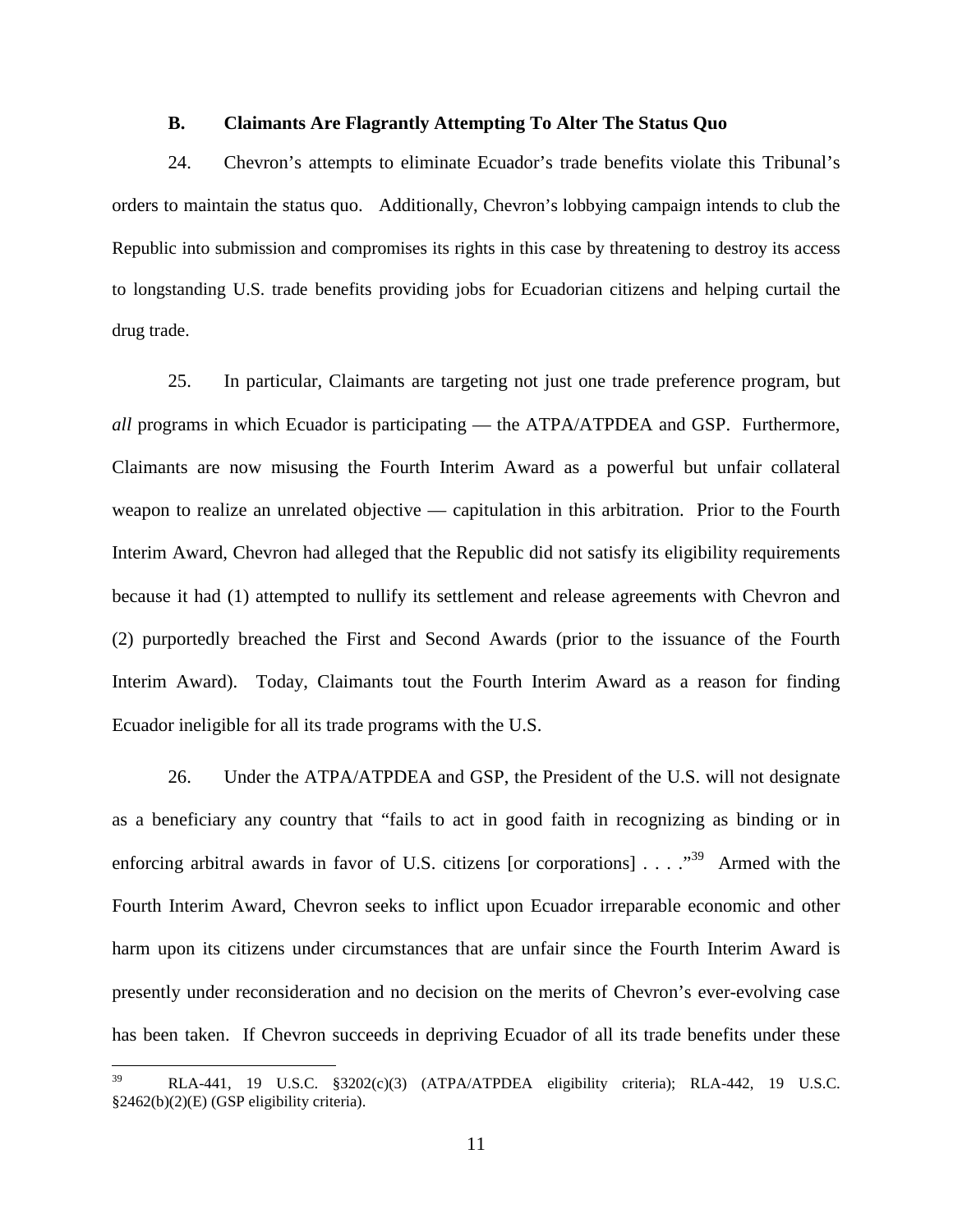programs, Ecuador's exports to the U.S. will likely suffer dramatically not just this year, but each year for which such trade benefits are not in effect. That, in turn, raises the specter of a rising narcotics trade to fill the gap.

27. Additionally, Chevron's effort to deprive the Republic of these significant trade benefits will constitute a punitive measure that will cause the Republic to suffer damages beyond whatever sanction the Tribunal may later consider appropriate in light of the show cause procedure set forth in the Fourth Interim Award. Chevron cannot have it both ways, on the one hand seeking compensatory relief from this Tribunal for any supposed harm caused to Chevron by the Respondent's breaches of the First and Second Interim Awards, while simultaneously asking the USTR to punish the Republic for these same breaches by depriving the Republic of billions in trade revenues. In light of the show cause procedure established under the Fourth Interim Award and the fact that the Tribunal is currently reconsidering the Fourth Interim Award, Chevron's lobbying campaign serves no legitimate purpose and is an attempt to misuse the Tribunal's various interim awards.

### **C. Claimants Have Impaired The Ability Of The Tribunal To Fairly Address The Pending Request For Reconsideration And Other Pending Issues**

28. Chevron's effort to harm the Republic's economy and damage its bilateral trade relations with the U.S. frustrates the Tribunal's ability to fairly adjudicate certain rights and claims in the arbitration.

29. In particular, the Republic has requested that the Tribunal reconsider its Fourth Interim Award and the Tribunal has agreed to permit the Parties to submit pleadings on this issue. As the very existence of the Fourth Interim Award is still being debated and reconsidered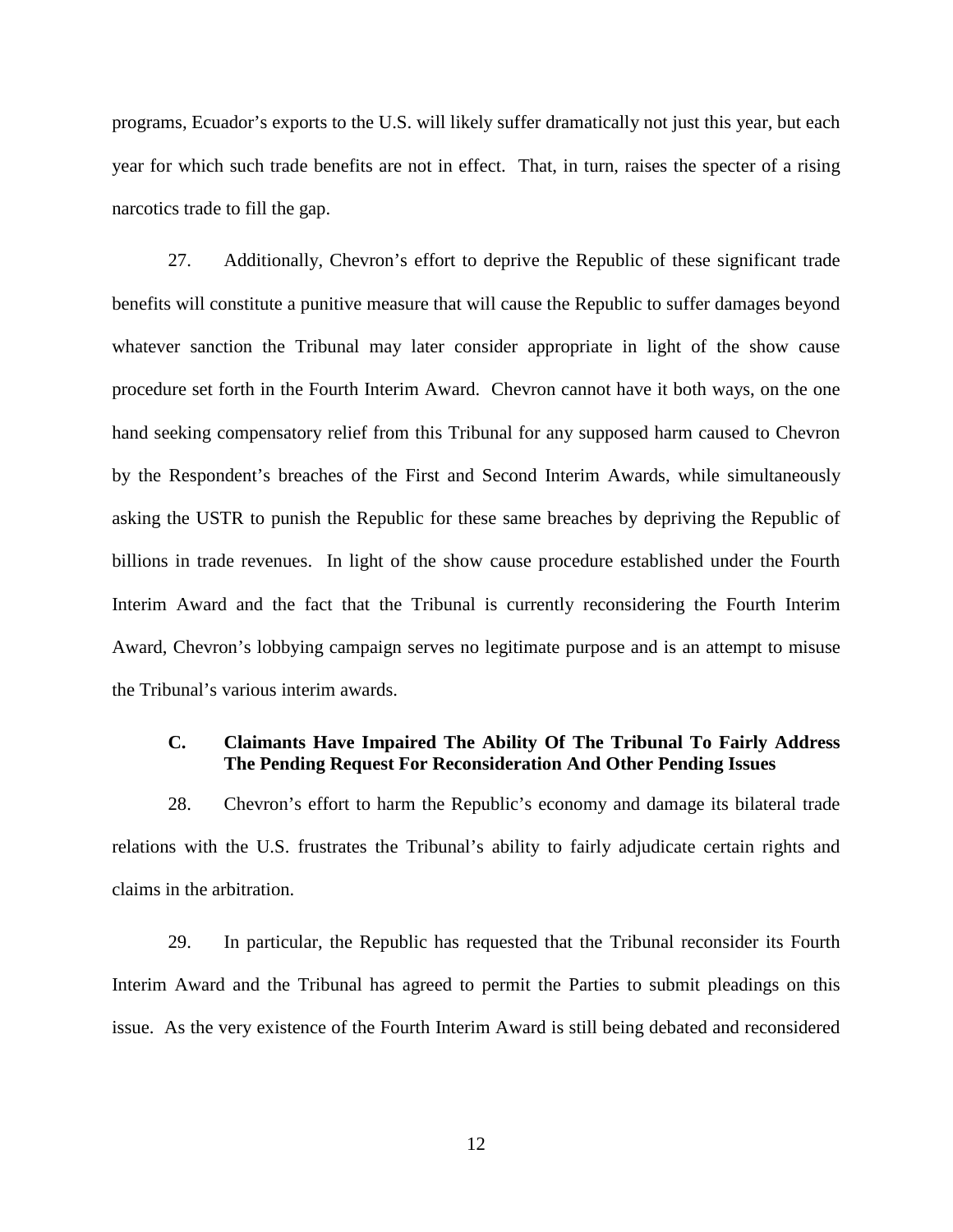by the Tribunal, it is wholly inappropriate for Chevron to exploit it as the basis of its petitions with the USTR.

30. Chevron is attempting to litigate in the political arena the very issues that it seeks to litigate before the Tribunal. In particular, Claimants are requesting other bodies, here, the USTR and its various subcommittees, to make findings that Claimants have brought within the Tribunal's purview and which the Tribunal has yet to make itself. In its submissions and petitions regarding Ecuador's trade benefits, Chevron asserts the same allegations it makes in this arbitration: that the Lago Agrio case was fraudulent, that there is judicial corruption in Ecuador, and that there exists no rule of law in Ecuador.<sup>40</sup>

# **D. Claimants' Violations Of The Tribunal's Interim Award Leaves The Republic Susceptible To Imminent Harm**

31. Without the Tribunal's immediate intervention, Claimants' contravention of the Tribunal's directives to maintain the status quo pending resolution of this arbitration will cause severe and lasting harm to the Republic. The Republic respectfully requests that the Tribunal act without delay for the following reasons.

32. First, the USTR, which evaluates Ecuador's eligibility under the ATPA/ATPDEA and GSP, is scheduled to prepare a report of its findings on **June 30, 2013**.<sup>41</sup> This report will carry significant weight with respect to Congress's decision on whether to renew these programs on July 31, 2013, and on the U.S. President's determination on whether Ecuador satisfies the eligibility criteria of each trade preference program.

 <sup>40</sup> *See e.g.*, R-414, Chevron Letter to USTR, 18 May 2012.

<sup>&</sup>lt;sup>41</sup> RLA-441, 19 U.S.C. §3202(f) (establishing that USTR reports are due annually on 30 June).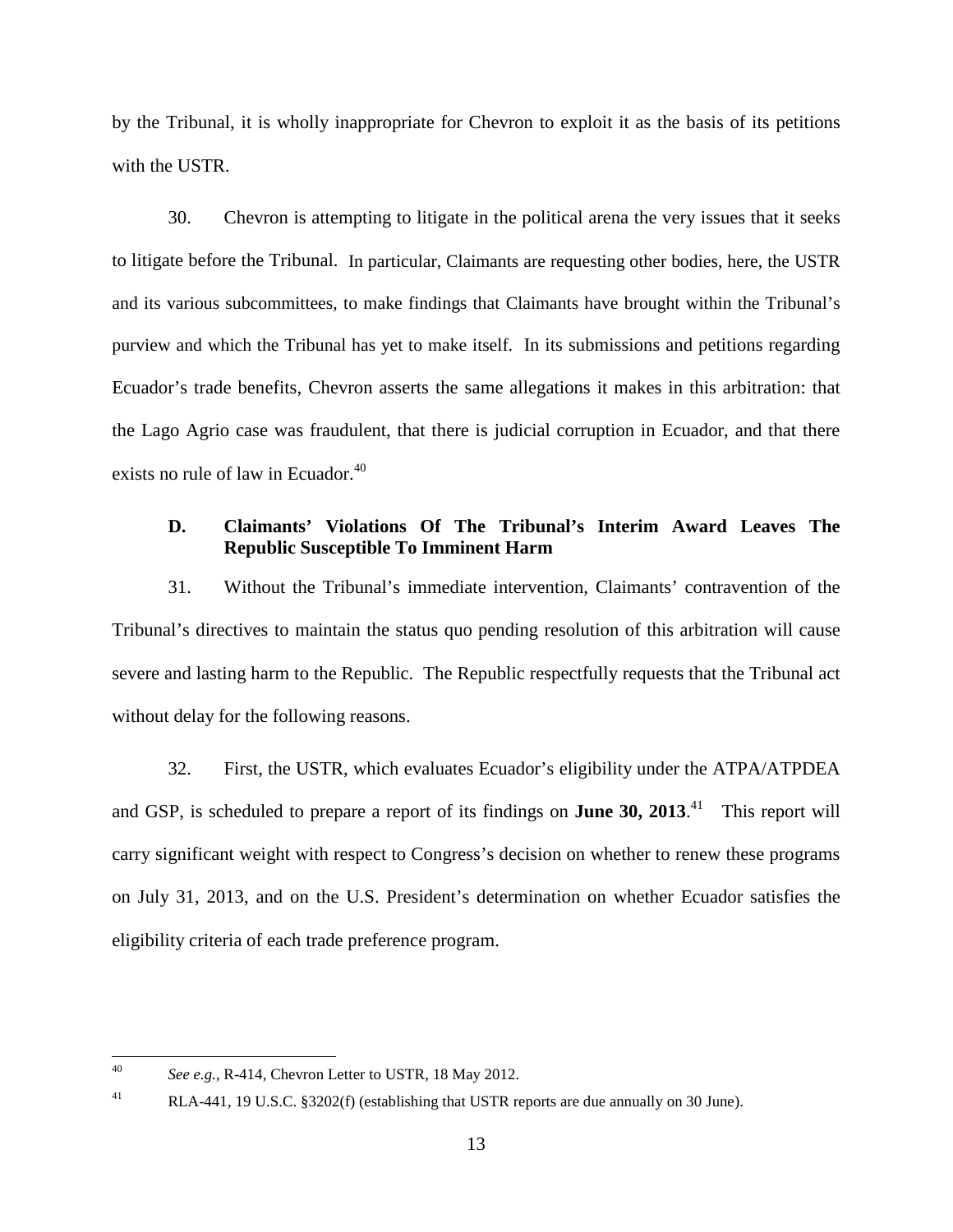33. Second, even if the GSP program is renewed, the USTR will still have to consider whether to add three trade items to the duty-free goods list as petitioned by the Ecuadorian Embassy (and opposed by Chevron and USCIB) as a part of the annual product review. The GSP Subcommittee of the USTR held a hearing on the trade items and the issue is now open for public comment through June 30,  $2013<sup>42</sup>$  The President is expected to make modifications to the GSP program, if any, by a proclamation before **July 1, 2013** – the mandated effective date for changes to the program resulting from the product review.<sup>43</sup>

### **E. The Republic's Prior Applications For Relief Should Be Resolved**

34. Separately, the Republic has pending a number of requests regarding Chevron's ongoing international public relations campaign against the Republic, a campaign that spans multiple forums and various types of media. This Tribunal has previously acknowledged that the applications have "caused us some difficulty,"<sup>44</sup> explaining that the Tribunal—while not intending to infringe on the right of the "leading individuals on both sides" to comment on matters of public interest—nonetheless remains concerned about the conduct of the parties' attorneys. 45

35. For its part, the Republic is concerned that in Procedural Order No. 4 of June 14, 2010 the Tribunal admonished one of Respondent's Counsel for statements to the press, yet the Tribunal has not addressed any of the Respondent's applications over the last sixteen months as

 <sup>42</sup> R-882, Federal Register, Vol. 77, No. 134 (12 Jul. 2012).

<sup>43</sup> R-883, Federal Register, Vol. 77, No. 249 (28 Dec. 2012) ("July 1, 2013—Effective date for any modifications that the President proclaims to the list of articles eligible for duty-free treatment under the GSP resulting from the 2012 Annual Product Review and for determinations related to CNL waivers").

<sup>44</sup> Transcript of Track 1 Hearing on the Merits (Day 3) at 630:5-24.

<sup>45</sup> *Id.*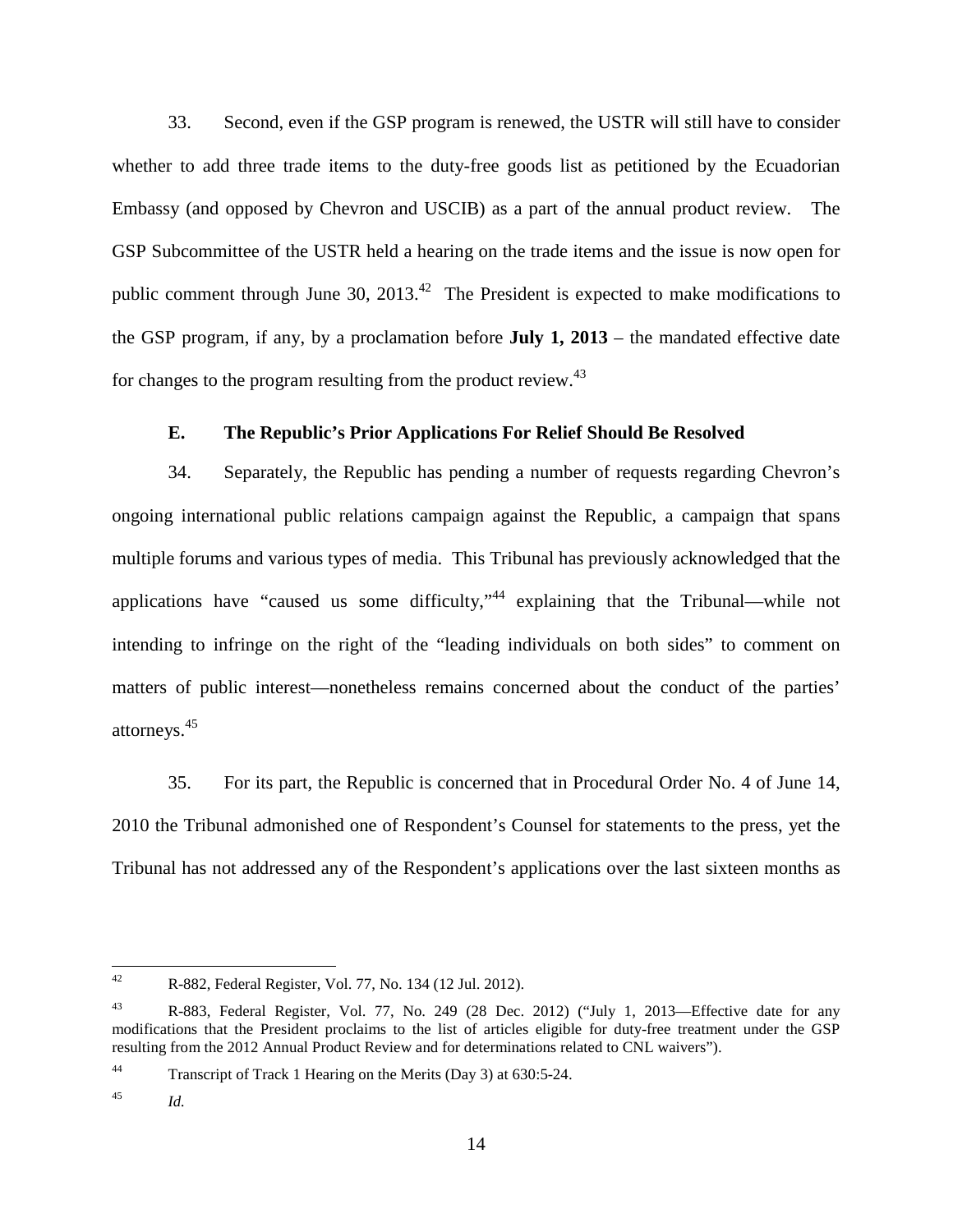they related to *Claimants' Counsel's* statements to and repeated use of the media—all of which conduct post-dated this Tribunal's express warnings to all counsel in Procedural Order No. 4.<sup>46</sup>

36. The Republic does not here seek to re-argue these matters, but it instead seeks to remind the Tribunal that these applications remain outstanding, and notes that the Tribunal's perceived reluctance in addressing these applications and applying the principles in Procedural Order No. 4 in the complained-of instances has ramifications beyond the narrow issues raised therein.

#### **IV. RELIEF REQUESTED**

- 37. For the foregoing reasons, the Republic respectfully requests that the Tribunal:
	- a. find that Claimants have violated the Tribunal's First Interim Award and/or its First, Second, and Further Interim Measures Orders requiring the maintenance of the status quo;
	- b. order Chevron to comply with such award and orders by: (i) withdrawing its pending petitions before the USTR and all other U.S. Governmental entities; (ii) ceasing all future lobbying and other efforts to deprive Ecuador of its trade preference benefits with the U.S.; and

<sup>&</sup>lt;sup>46</sup> By letter dated February 1, 2012, the Republic advised the Tribunal that Claimants' counsel (Mr. Bishop) offered comment to the media on the arbitration (*see* R-313), and by letter dated March 8, 2012, the Republic further noted that another of Chevron's counsel (Mr. Boutrous) submitted for publication an OpEd article on the dispute (*see* R-401). By letter dated March 15, 2012, Respondent advised the Tribunal of an escalating series of attacks in Chevron's continuing press releases including comments critical of Ecuador. By letter dated April 23, 2012, the Republic informed the Tribunal that Chevron's counsel (Mr. Castello) wrote to Don Wallace, Chairman of the International Law Institution (ILI) and, unbeknownst to the author, Of Counsel at Winston & Strawn, to recruit him "to get the word out about what's actually in that [arbitral] record to people whose views are taken seriously in our field and who may in the future be called upon in whatever circumstance (OGEMID? a faculty forum? a law conference?) to express a view." (*See* R-412). By letter dated May 21, 2012, the Republic advised the Tribunal that Chevron in furtherance of its public relations campaign against the Republic had disseminated in Ecuadorian legal community a document summarizing Chevron's cassation appeal arguments called *Summary of the Cassation Appeal filed by Chevron, Allegation to defeat the fraud of the century*. (*See* R-413). *See also* the Republic's Letter to the Tribunal dated February 28, 2011.